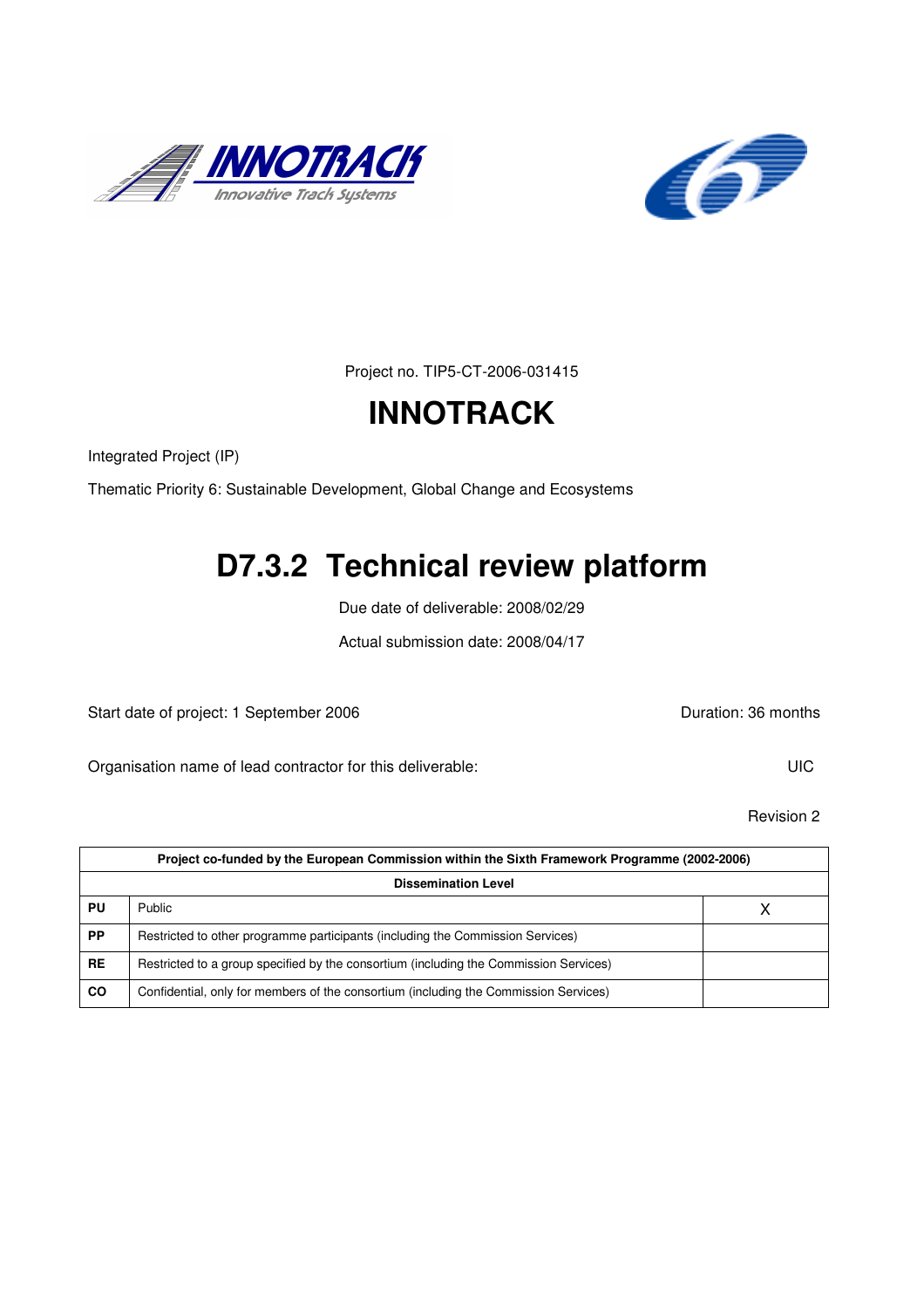## Table of Contents

| 2. |                                 |                                                                                  |  |  |
|----|---------------------------------|----------------------------------------------------------------------------------|--|--|
| 3. |                                 |                                                                                  |  |  |
| 4. |                                 |                                                                                  |  |  |
|    | 4.1<br>4.2<br>4.3<br>4.4<br>4.5 |                                                                                  |  |  |
| 5. |                                 |                                                                                  |  |  |
|    | 5.1<br>5.2                      | Reviewing and information exchange in cooperation with infrastructure managers10 |  |  |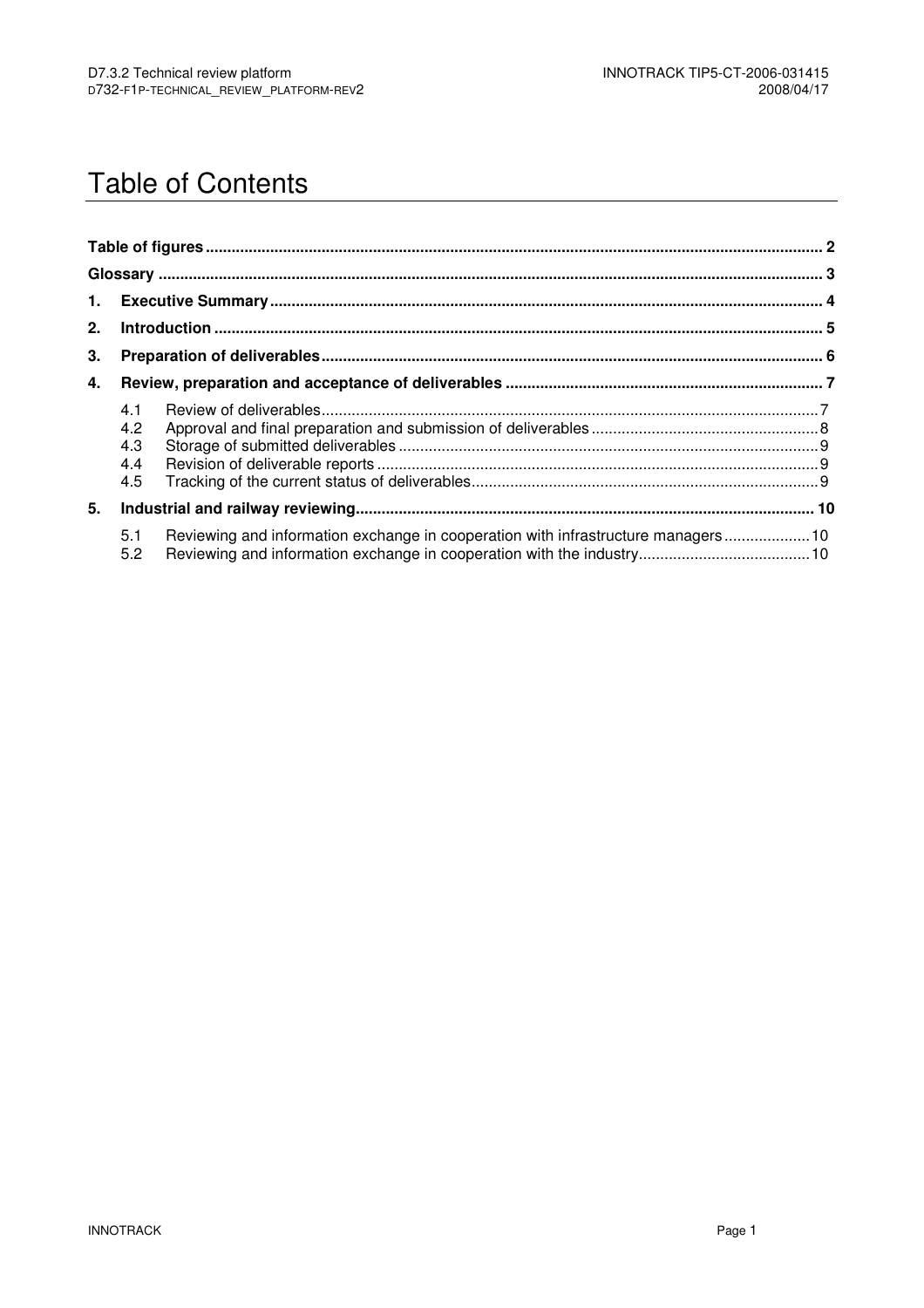# Table of figures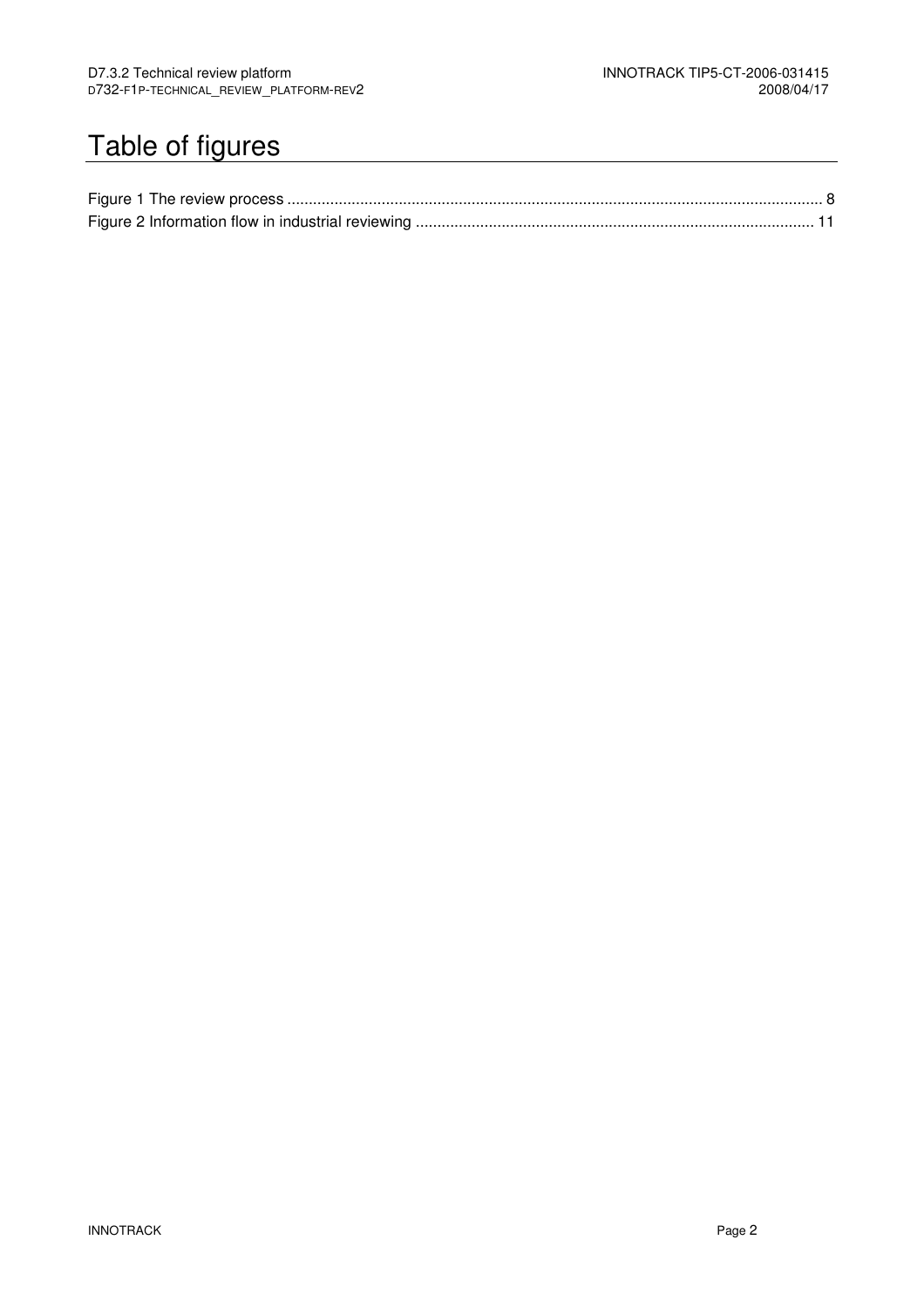# **Glossary**

| Abbreviation/acronym | <b>Description</b>                                                                      |
|----------------------|-----------------------------------------------------------------------------------------|
| CG                   | <b>Coordination Group</b>                                                               |
| EC                   | European Commission                                                                     |
| <b>KMS</b>           | Knowledge Management System                                                             |
| <b>MGT</b>           | <b>INNOTRACK Mirror Group within the TEG</b>                                            |
| S&T                  | Scientific and Technical                                                                |
| TEG.                 | Track Expert Group $-$ a UIC expert group consisting of experts from 25-30<br>countries |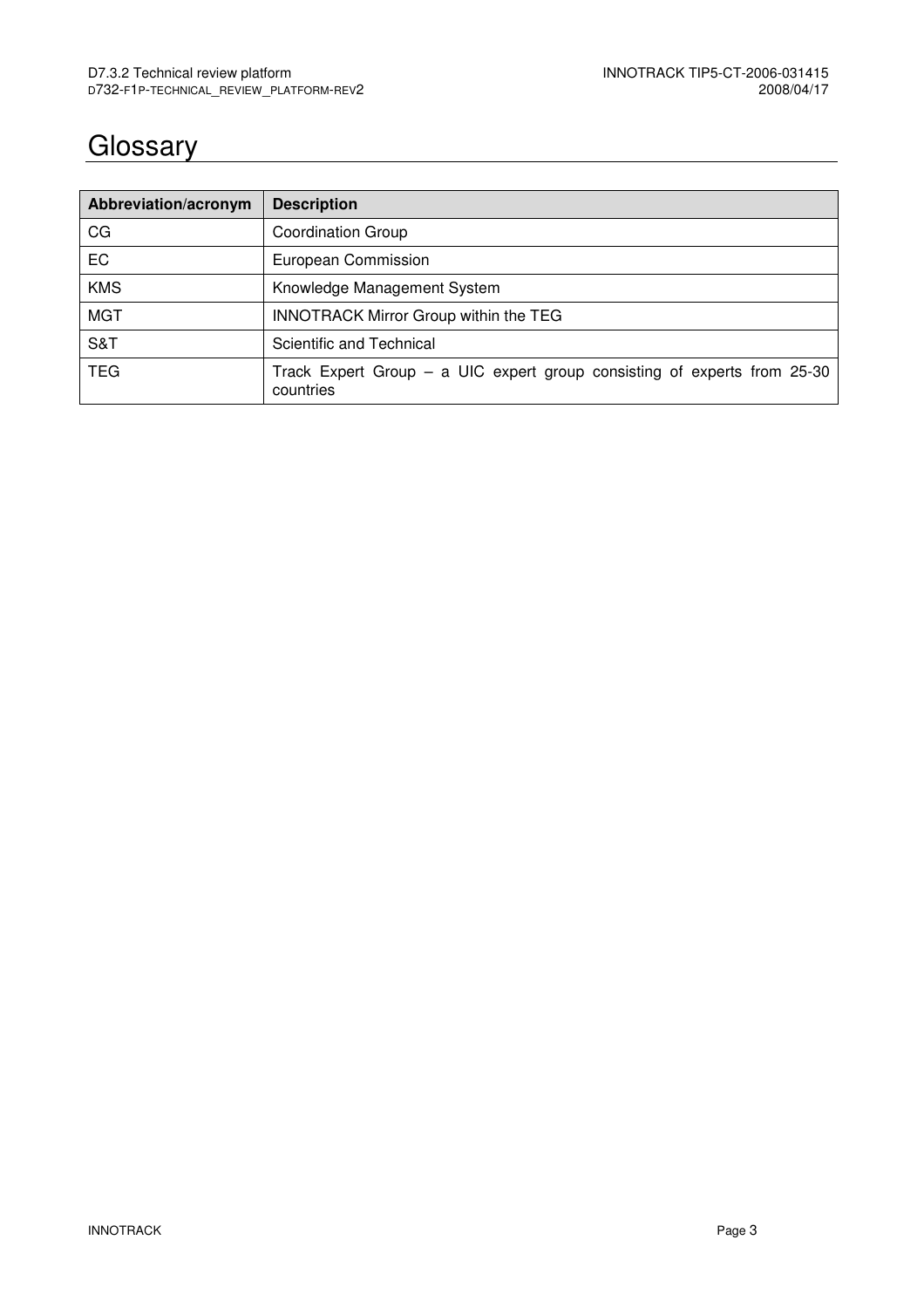## 1. Executive Summary

The deliverable process is divided into three main parts:

- The preparation of the first version: under the responsibility of the SP leaders
- The peer review: under the responsibility of the S&T coordinator
- Approval and delivery to EC: under the responsibility of the Project Manager

The aim of the peer review is to

- Ensure a firm scientific basis
- Ensure high quality of content and presentation
- Ensure "implementability"
- Pave the way for dissemination
- Ensure traceability of corrections and validations
- Be a streamlined process with limited additional efforts

To this end INNOTRACK uses

- Internal and external reviewers
- Reviewers from academia, railway infrastructure managers and railway industry
- Written external review reports and responses

This report outlines the entire process of deliverable preparation and submission. In particular the information flow and the use of the INNOTRACK knowledge management system (KMS) is described in detail.

A crucial area in the quality assurance of deliverables is internal and external reviewing. Depending on the scope of the report an external review can focus on the scientific content, on the industrial relevance and/or on the relevance of the results to the railway sector. In the latter two cases the INNOTRACK consortium is cooperating with UNIFE and by the Track Expert Group of the UIC to get relevant and high-quality reviewing. The detailed description of how the reviewing is handled, how review comments are accounted for etc is described in detail in the report.

To provide a practical aid for lead participants responsible for the preparation of deliverables, the report contains check-lists both regarding the preparation of the deliverable and regarding document handling.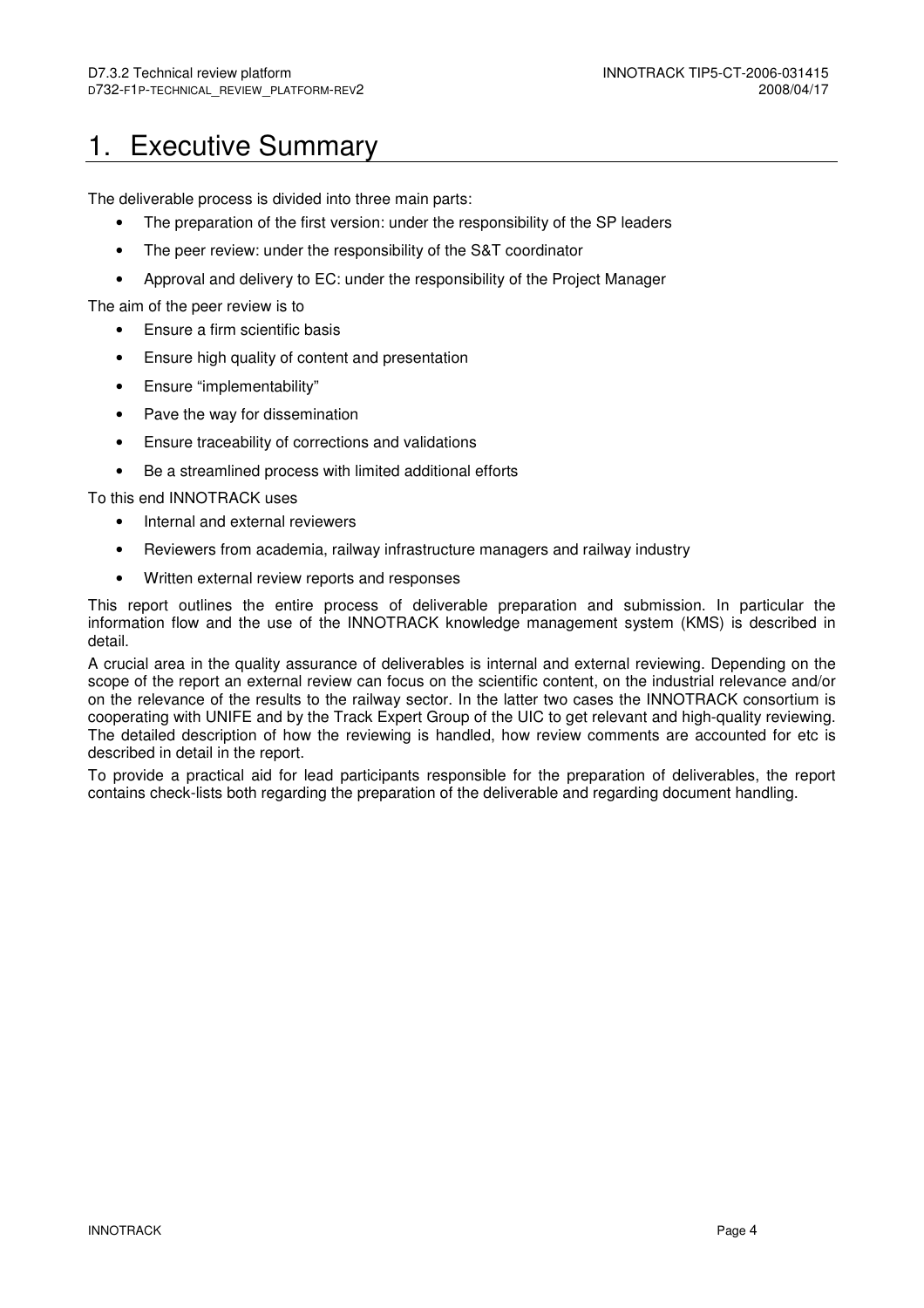# 2. Introduction

Parts of the text in this report is taken from the first revision of D0.1 "Project management plans and quality assurance". In D0.1 it ha been replaced with a reference to this report (D7.3.2).

In the Description of Work (section 8.5), the consortium has defined the deliverables to be produced in the on-going 18-months period. It is recommended that all types of deliverables, whether they are reports, prototypes, events, or other are submitted to the EC in the form of a report. These deliverables are a contractual obligation and will be validated by the EC in order to release the payment.

The deliverables can also be seen as a description of results obtained in INNOTRACK presented in a way that facilitates sector implementation and makes peer review possible.

The deliverable process is divided into three main parts:

- The preparation of the first version: under the responsibility of the SP leaders
- The peer review: under the responsibility of the S&T coordinator
- Approval and delivery to EC: under the responsibility of the Project Manager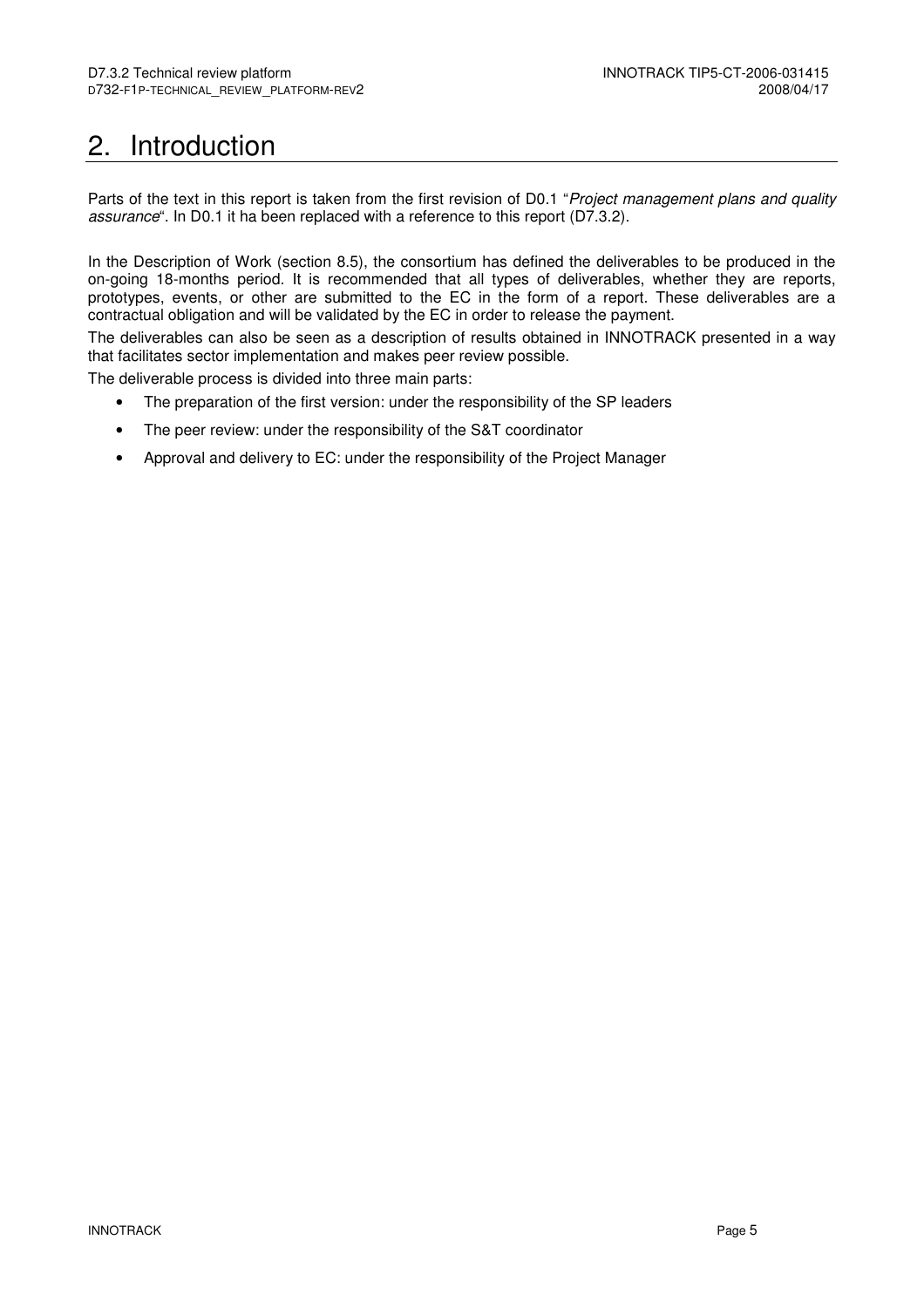## 3. Preparation of deliverables

Every work package in INNOTRACK should have a plan that

- 1. Relates the task descriptions in the Description of Work to actual work tasks to be carried out by **designated partners**
- 2. Relates the outcome of these work tasks to the respective deliverables in which they will be reported to the commission.

For every deliverable, a Lead Participant and a responsible person at the Lead Participant is identified.

It is the role of the Lead Participant to **co-ordinate** the preparation of the deliverable and to submit it **on time**. Comments from internal and external reviews will also be communicated through the Lead Participant as described below.

#### Check list for Lead Participant

#### **Planning**

- The content should follow what is promised in the Detailed Implementation Plan (DIP) stored on the KMS under **INNOTRACK > Official Documents**.
- $\Box$  From the work-package plan (discussed above), extract a list of which partners that will contribute what to the deliverable.
- $\Box$  Assign deadlines for the contributions.

#### **Writing**

- Co-ordinate the preparation of the deliverable with the Sub-Project (SP) leader
- Use the templates provided on the KMS (under **INNOTRACK > Official Documents > Templates**) and add annexes when suitable
- Use the dissemination level outlined in the Detailed Implementation Plan. Any change of dissemination level **must** be brought up with the Steering Committee and communicated with the EC.
- $\Box$  Describe all used abbreviations
- $\Box$  Write a descriptive Executive summary (to be used as overview information in the deliverable)
- $\Box$  Include a list of references (bibliography), if you refer to external sources
- $\Box$  Add additional/supportive material in appendices (if needed)
- Upload the deliverable report (and any appendices) in Word-format to the KMS under **INNOTRACK > [SP-X] > Deliverables** and name it dnnn-**f1**-name\_of\_deliverable.doc with nnn replaced by the deliverable number
- $\Box$  Send a notification that the report is uploaded to the S&T coordinator (anders.ekberg@chalmers.se) with copies to the Project Office (innotrack@arttic.fr) and the Project Manager (paulsson@uic.asso.fr).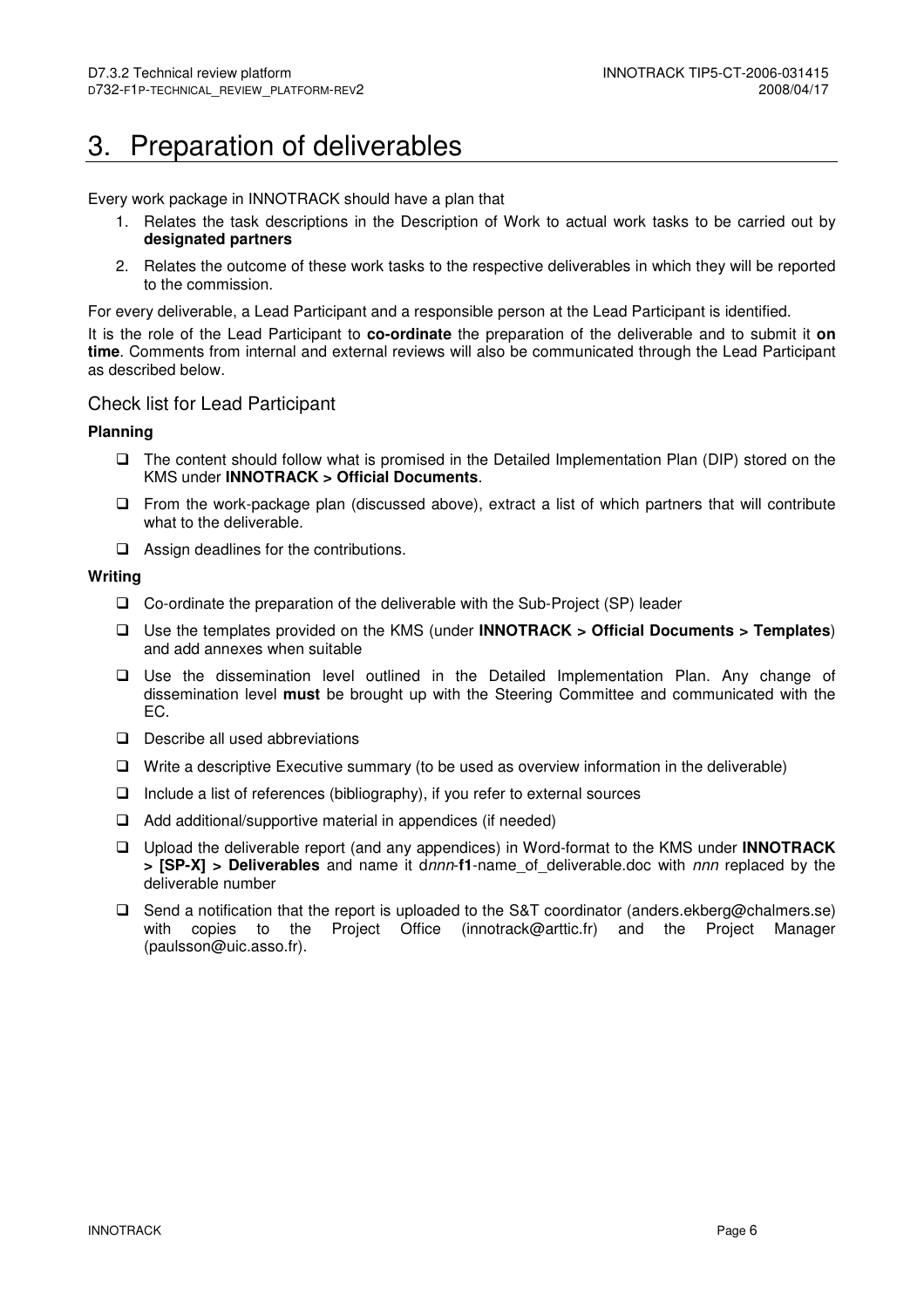## 4. Review, preparation and acceptance of deliverables

### 4.1 Review of deliverables

The SP-leaders are responsible for the quality of the deliverables. To aid the SP-leaders INNOTRACK has a review system that aims to

- Ensure a firm scientific basis
- Ensure high quality of content and presentation
- Ensure "implementability"
- Pave the way for dissemination
- Ensure traceability of corrections and validations
- Be a streamlined process with limited additional efforts

To this end INNOTRACK uses

- Internal and external reviewers
- Reviewers from academia, railway infrastructure managers and railway industry
- Written external review reports and responses

External peer reviewing is only carried out for important deliverables. Which these are is decided by the INNOTRACK Coordination Group. Information regarding this (and current status of the deliverables) is available in a spreadsheet stored on the KMS under **INNOTRACK > Official Documents > Deliverables**.

#### Internal and external reviewing

The review process is outlined in Figure 1. In the following it is described in detail.

 The Lead Participant places the deliverable report **in Word-format** (and any appendices) on the KMS in the folder **INNOTRACK > [SP-X] > Deliverables** and names it dnnn-**f1**-name\_of\_deliverable.doc

with nnn replaced by the deliverable number. The Lead Participant then notifies the S&T coordinator (anders.ekberg@chalmers.se) with copies to the Project Office (innotrack@arttic.fr) and the Project Manager (paulsson@uic.asso.fr). This is the last item on the preparation check list.

Arrow 1 in Figure 1

- The S&T coordinator assesses overall content of the deliverable. If the S&T coordinator decides about an internal reviewing an internal reviewer is appointed and his/her opinion is collected. . Arrow 2 in Figure 1
- $\Box$  If an external peer-review is carried out (as decided by the CG) the S&T coordinator gets a review report from the external reviewer(s). Reviewers are assigned by the S&T coordinator in consultation with the CG.

Arrow 3 in Figure 1

- The review reports are sent by the S&T coordinator to the Lead Participant.
	- **Internal review** comments should be seen as **informal** feedback. Written response to internal review comments is not needed.
	- o External review reports should be responded **in writing**. The Lead Participant adds the response to the review report.
- □ The responded review report and the updated version of the deliverable report is uploaded in .doc**format** to the KMS and placed in folder **INNOTRACK > [SP-X] > Deliverables**
	- o If only an internal review has been carried out the report is named dnnn-**f2**-…
	- o If an external review has been carried out the report is named dnnn-**f3**-…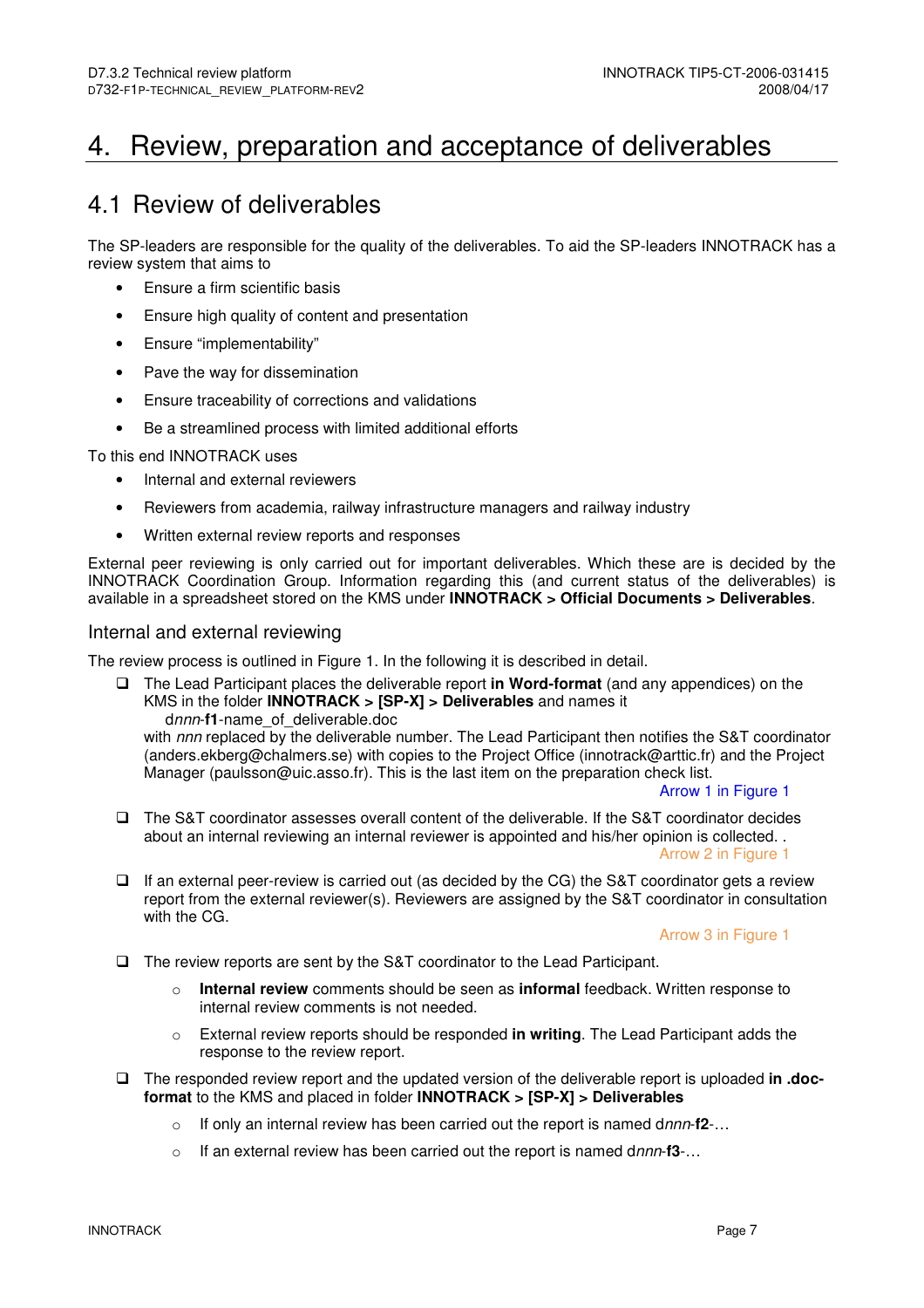$\circ$  The external review report with responded comments is placed in the same folder as the updated deliverable report.



**Figure 1 The review process** 

This concludes the Lead Participant's part of the deliverable preparation process. Now the deliverable is prepared for shipment to the EC. This is described in section 4.2.

### 4.2 Approval and final preparation and submission of deliverables

 Once the review process is finished, the S&T-coordinator notifies the Project Manager / Project Office that the deliverable is ready for distribution and places **a copy** of the .doc-file in the folder **INNOTRACK > Official Documents > Deliverables to the EC after xx months > Draft deliverables**

#### Arrow 5 in Figure 1

- The deliverable report is sent to the Steering Committee by the Project Manager. The Steering Committee assess whether the content of the deliverable report is in line with the decided scope and targets of INNOTRACK. The report is accepted or rejected by Steering Committee. The approval by the Steering Committee implies that the decision on submission to the EC is delegated to the Project Manager.
- $\Box$  The Project Office makes a final revision of the deliverable report with respect to language, format, confidentiality level *etc*. The prepared report is then uploaded to the KMS: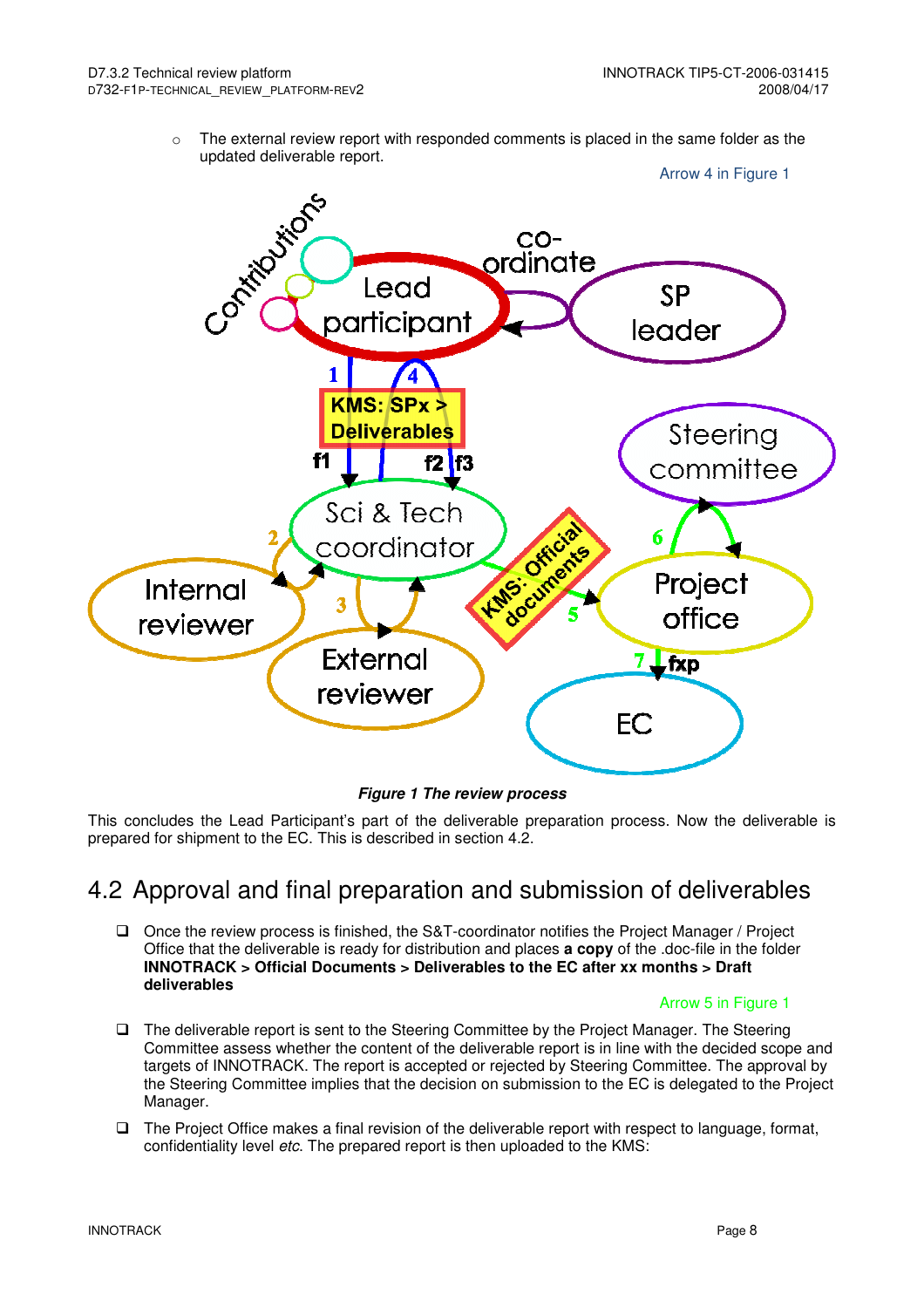o A PDF-version of the revised version is uploaded by the Project Office to **INNOTRACK > Official Documents > Deliverables to the EC after xx months > Final deliverables** and named

 dnnn-fx**p**-name\_of\_deliverable.pdf where  $x$  is 1, 2 and 3 depending on the level of reviewing (see above).

o The editable version (.doc-fil) is placed for backup by the Project Office under **INNOTRACK > Coordination & Management > Administrative groups > Coordination group > Editable versions of submitted deliverables**, where it is accessible only for the coordination group.

#### Arrow 6 in Figure 1

- $\Box$  Deliverables will be sent to the EC every 6 months. To keep track on the deliverable reports to be sent, these are (as mentioned above) stored on the KMS in the folder **INNOTRACK > Official Documents > Deliverables to the EC after xx months**. This folder contains a folder with Draft deliverables (i.e. deliverable reports that are not yet fully reviewed) and another folder with Final deliverables. Upon deadline for deliverable report submission, the Project Manager
	- o notifies the EC that deliverables are available at **INNOTRACK > Official Documents > Deliverables to the EC after xx months**
	- o creates a CD with the deliverable reports and sends to the EC
	- o prints paper copies of the deliverable reports and sends to the EC

Arrow 7 in Figure 1

### 4.3 Storage of submitted deliverables

 $\Box$  The deliverables are assessed by the EC reviewers during annual (and final) project reviews. After EC assessment the Project Office moves the PDF-file of the deliverable report to **INNOTRACK > Official Documents > Final Deliverables > SPx**

### 4.4 Revision of deliverable reports

In the exceptional case that the deliverable report is revised, the name of the revised report is changed to dnnn-fx-name\_of\_deliverable\_revy.doc

where  $nnn$  is the deliverable number and x the grade of review (1: not reviewed, 2: internally reviewed, and 3: externally reviewed; as discussed above), and  $y$  the number of the revision.

Example: If deliverable D4.1.2 "Interim rail degradation algorithms" is reviewed for the first time, the file would be named d412-f3-interim rail degradation algorithms rev1.doc (the deliverable has been externally reviewed).

The revised deliverable report is then resent to the EC at the next occasion.

In general revisions of finalised deliverables should be avoided. The exceptions are deliverables in SP0, which are of a continuously evolving type. (For that reason these are also named with version numbers instead of revision indicators.)

## 4.5 Tracking of the current status of deliverables

The Project Office keeps a spreadsheet for planning and follow-up of deliverables, including deadlines, name of responsible persons, reviewer information, etc. The spreadsheet is updated after each CG meeting posted on the INNOTRACK KMS in the folder **INNOTRACK > Official Documents > Final Deliverables**.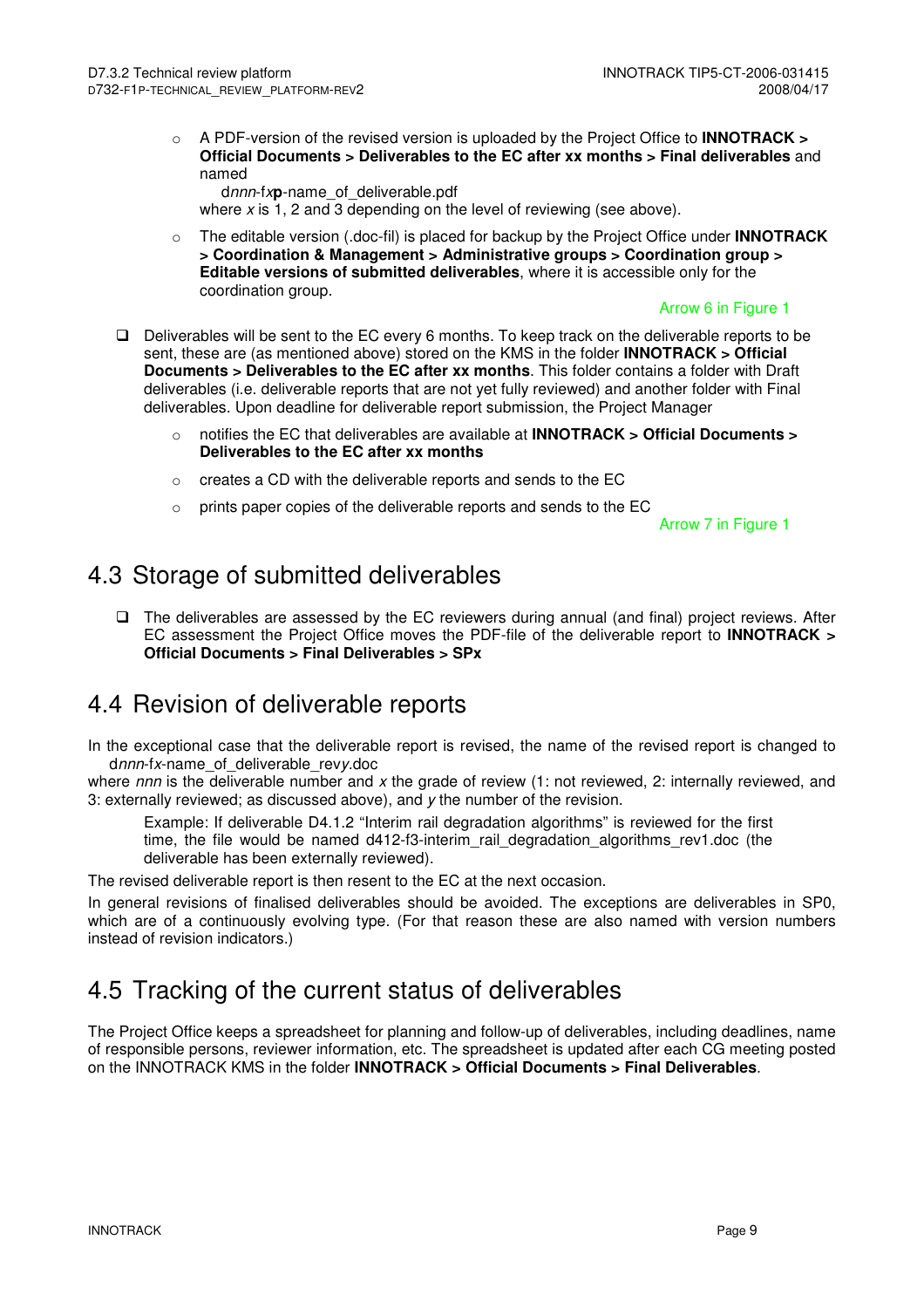## 5. Industrial and railway reviewing

### 5.1 Reviewing and information exchange in cooperation with infrastructure managers

Within the UIC-TEG, an "INNOTRACK Mirror Group" (MGT) is formed. The group contains of a number of track experts representing a wide knowledge in the field. The group's main purposes are to aid in reviewing relevant deliverables, to disseminate INNOTRACK in the UIC-TEG, and to "inherit" the gained knowledge at the end of the INNOTRACK project.

Railway related reviewing is carried out with the aid of the MGT in the following manner:

- $\Box$  At the latest some months before the planned review, the S&T coordinator sends the mirror group brief information about the content of the deliverable.
- $\Box$  The mirror group selects suitable reviewer(s) for the deliverable report.
- When the deliverable report is ready for review the S&T coordinator sends the report to the MGT for forwarding to the reviewer(s).
- The completed review report is sent to the S&T coordinator by the MGT

Note that the MGT will handle confidential material. The members therefore need to sign an agreement on confidentiality.

Note also that review reports handled through the MGT represent the opinion of the reviewer(s). They do not generally represent the opinion of the UIC-TEG or the MGT unless explicitly stated.

The MGT mainly handles reviews in SPs 1 to 4. For SP5 and SP6 review will normally be carried out using external expertise.

In addition to the reviewing there is a continuous dialogue and information exchange between INNOTRACK and the UIC-TEG, and also between INNOTRACK and projects such as LICB and Asset Management.

### 5.2 Reviewing and information exchange in cooperation with the industry

The Industry review is carried out by UNIFE in conjunction with its infrastructure committee UNIRAILINFRA – representing the major railway industry suppliers in Europe – and the National Associations, which represent virtually the entire rail industry in their respective states. From these two entities, selected experts are drawn according to fields of expertise. The purpose of the Industry review is to independently and critically review deliverables for technical soundness and implementability of results / innovations.

The Industry review process is carried out through UNIFE in the following manner:

- □ Prior to (ideally some months before) the planned review, the S&T coordinator sends UNIFE brief information about the content of the Deliverable; this is passed onto UNIRAILINFRA & the National Associations for consideration and seeking suitable experts.
- UNIRAILINFRA and/or the National Associations propose suitable expert reviewers.
- Based on the responses, UNIFE selects a suitable reviewer for the Deliverable report.
- □ When the Deliverable report is ready for review, the S&T coordinator sends the report to UNIFE for forwarding to the reviewer (along with review evaluation sheet); review takes place.
- The completed review report is received from UNIFE and sent to the S&T coordinator.

If more than one deliverable is due in the same period, the deliverables may be batched for review.

The process is illustrated in the flow diagram below: